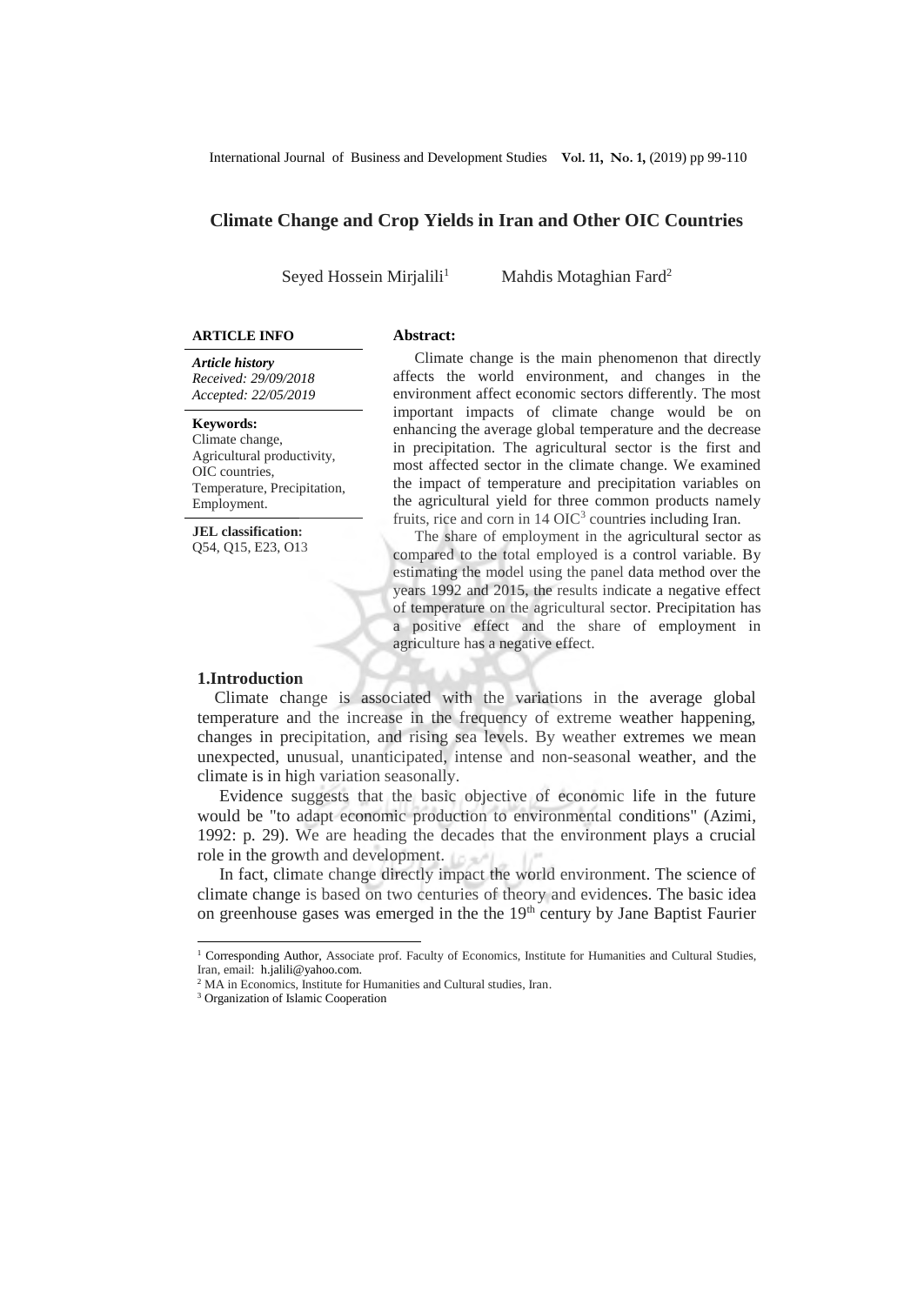and John Tindal. Faurier argued that something prevent energy from escaping, and Tindal identified gases in practice. In the early 20th century, Arhenius discussed the relationship between emissions from fossil fuels and greenhouse gases. In the mid-20th century, with the advent of quantum theory, the mechanism of the fluctuating greenhouse gases was identified. As a matter of fact, this part of physics and chemistry of the atmosphere identified the mechanism of greenhouse gases.

There is a widespread agreement that the emission of greenhouse gases is a key stimulant of climate change, and its ongoing process will impose further warming and long-term damage to the climate system. Human activities through the extraction and combustion of fossil fuels, deforestation, or agricultural activities to emit greenhouse gases. Increasing greenhouse gases leads to its increase in the atmosphere, and also increase the amount of energy consumed in the atmosphere. With increasing warmth, the average temperature of earth and the world's water rises. Increasing temperature and energy, give rise to the intensity and diversity of the climate system which in turn causes fluctuations and change local and regional climate patterns. (Stern & Fankhauser, 2016: p. 6).

In traditional growth models, long-term growth is due to the exogenous technological changes (Solow, 1956; Swan, 1956; Ramsey, 1928; Cass, 1966; Koopmans, 1965), Saving, Human Capital and R & D. (Lucas, 1988; Romer 1986; Romer, 1990; Jones, 1995; Nelson and Phelps, 1966).

On the other hand, the climate is considered as the primary condition of economies, which only has a superficial effect on income (Mankiw, Romer & Wille, 1992). There are two points that justify incorporating climatic conditions such as changes in rainfall and temperature in growth models. In the first place, precipitation-dependent developing economies may experience irregular changes in rainfall. Such instability is capable of shaping the long-term economic pathway.

Second, if climate change happens soon, then there will be more than a superficial effect on the economy, because such a change is a process and different from periodic shocks (Seid Nuru, 2012: p. 4).

One of the most important features of climate change is inclusiveness. Therefore no country is immune from its harm. In the developing countries, along with overcoming poverty and improving economic growth, additional burden of climate change will be added to their problems, and climate change will weaken development perspectives for these countries. Scientific studies have indicated that carbon dioxide released from burning fossil fuels, along with the release of other greenhouse gases from human activities, leads to higher temperatures on the planet and global climate change. The average temperature in the world will increase from 2 to 3 degree Celsius in the next 50 years.

The most important consequences of climate change include melting glaciers, reducing product yields, rising sea levels, and consequently increasing annual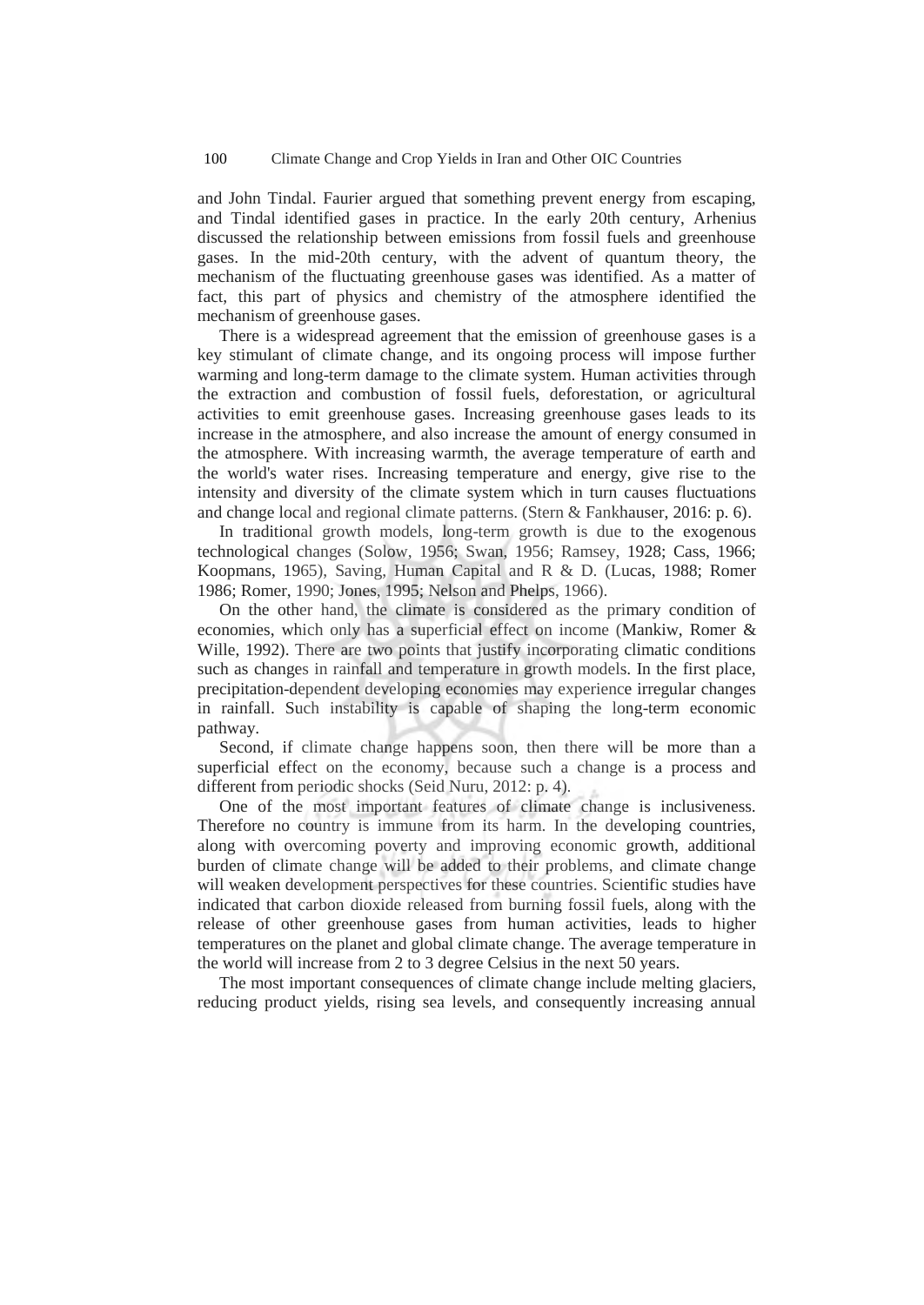floods, droughts and biodiversity loss (Stern, 2006: p. 56). The range of implications and impact on different parts of human life and well-being, makes climate change a special phenomenon and transcends it beyond an environmental issue. On the other hand, the economic aspect of this phenomenon is very high due to its effects on growth, development and poverty. According to the studies and reports in recent years, climate change has had the greatest impact on poor and developing economies and their ability to grow. Therefore warm countries became poorer with decreasing in national income of 8.5% per centigrade global warming between 1950 and 2000. (Dell et al., 2009: p. 5).

Models estimate that the temperature growth by the year 2100 in a scenario of unmitigated climate change leads to considerable economic losses for most underdeveloped countries. Under the presumption that weather shocks have constant impacts on the level, rather than the growth rate of per capita output, models show that the per capita GDP of an underdeveloped country would be 9 percent lower in 2100 than it would have been without temperature increase.(Acevedo et al., 2018: p.5).

The developing and poor economies are located more in hot and cold regions of the world, they are therefore more vulnerable to climate shocks and are more affected by inadequate infrastructure. We know that sustained economic growth and climate change are not compatible with one another, because sustainable development is a development that "fulfills the needs of the present generation without compromising the ability of future generations to meet their needs." Obviously, the nature of climate change is so effective that the next generation will be affected.

The poor people in Africa, Asia, and other regions are struggling with disruptive aspects of product shortages, reducing agricultural productivity and increasing hunger, malnutrition and disease due to climate change. Farming productivity, even with changes in agricultural practices, is likely to decrease globally, especially in tropical areas and more than 3 million people could die from malnutrition annually.

Agricultural crop yield is a determinant in the vulnerability of developing countries. In the North Europe and North America, the productivity of products and the growth of forests may increase under some extent of warming. But in China and Japan, the yield of rice, the world's high-consumption product, will decrease, while the yield of wheat, corn and rice will be hit, especially in Central and South Asia. The outlook for agricultural products and livestock in rain-fed areas in Sub-Saharan Africa are also disappointing, even when warming reaches 2-2.5 ° C above temperature level before industrial revolution.

The slowdown in the productivity of rice production in India after 1980 was not only related to the decline in rice prices and the deterioration of the irrigation infrastructure, but also to the adverse impacts of climate change as a result of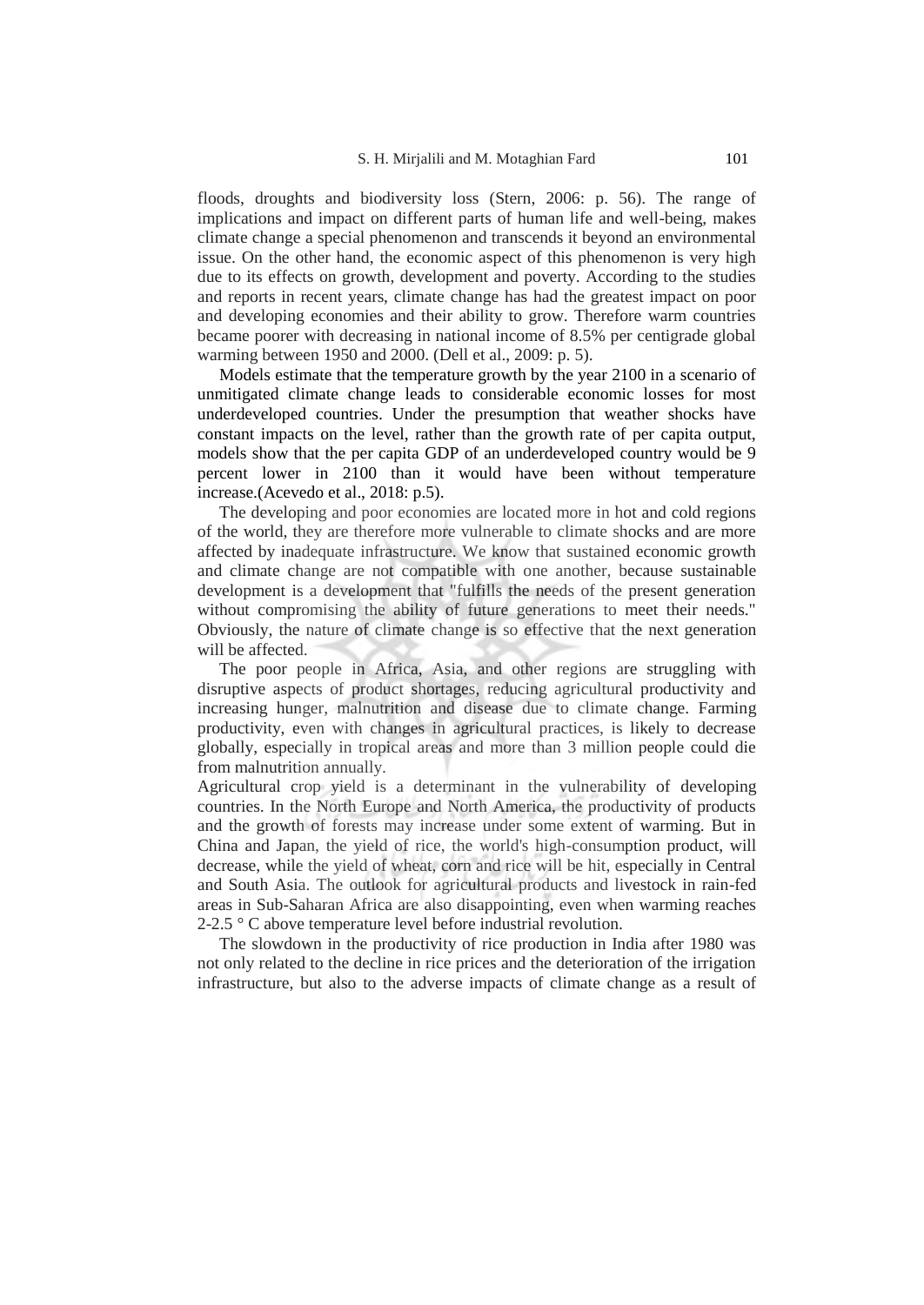pollution and global warming. Based on climate change impacts on agricultural products, it is expected that the output of main agricultural products in India will decline between 4.5 to 9 percent in the next three decades, even with short-term adjustments. (World Bank, 2010: pp. 5 and 40).

### **2. Literature Review**

Tokunaga et al (2015) in "Dynamic Panel Data Analysis of the Impacts of Climate Change on agricultural Production in Japan" examined the issue in eight regions of Japan for the period 1995-2006. Relying on the evaluation of the static and dynamic panel data model of production function, when mean annual temperature increases 1C, rice production decreases in the short run, by 5.8%, and 3.9%, in the long run.

Exenberger et al (2014) examined the impact of climate change on agricultural production and considering technological differences, in a panel of 127 countries from 1961 to 2002. In high income countries, climate change hasn't significant impact on agricultural production, but has significant adverse impacts on low and middle income countries. These adverse effects implies a moderate negative effect of temperature increase on agricultural production. For low income countries, the adverse impacts include the reduction in precipitation and the increase in the frequency of drought events which both are strong in sub-Saharan Africa.

Guiteras (2007) examined the impacts of Climate Change on Agriculture in India. The impact of annual changes in climate on agricultural production estimated by using a 40 year panel data set for 200 Indian districts. In India, the impact in the medium-run is adverse and significant. The projected climate change for 2010 to 2039, implies decreases in the main crop yields by 4.5% to 9 %, but the long-run impact (2070-2099) is expected to reduce the yields by 25% or more with no long-run adaptation. Results indicate that climate change will impose huge costs on the agriculture in India, unless Indian agriculture adapt to climate change.

Roberts et al. (2008), examined the impact of Climate Change on crop yields and indicated the significance of temperature impacts in the US, using Panel data analysis. The yield increases in temperature until a threshold for corn, soybeans, cotton, but temperatures above the limits would be harmful.

Based on aforementioned empirical findings, we examine the impact of climate change on the selected agricultural products in 14 OIC countries including Iran.

### **3.Climate Change in Iran**

The climate of Iran with arid and semi-arid areas has extreme situations. In some areas, temperatures above 50 degrees Celsius are reported in the summer and in the winter, part of the country is facing a temperature of minus 20 degree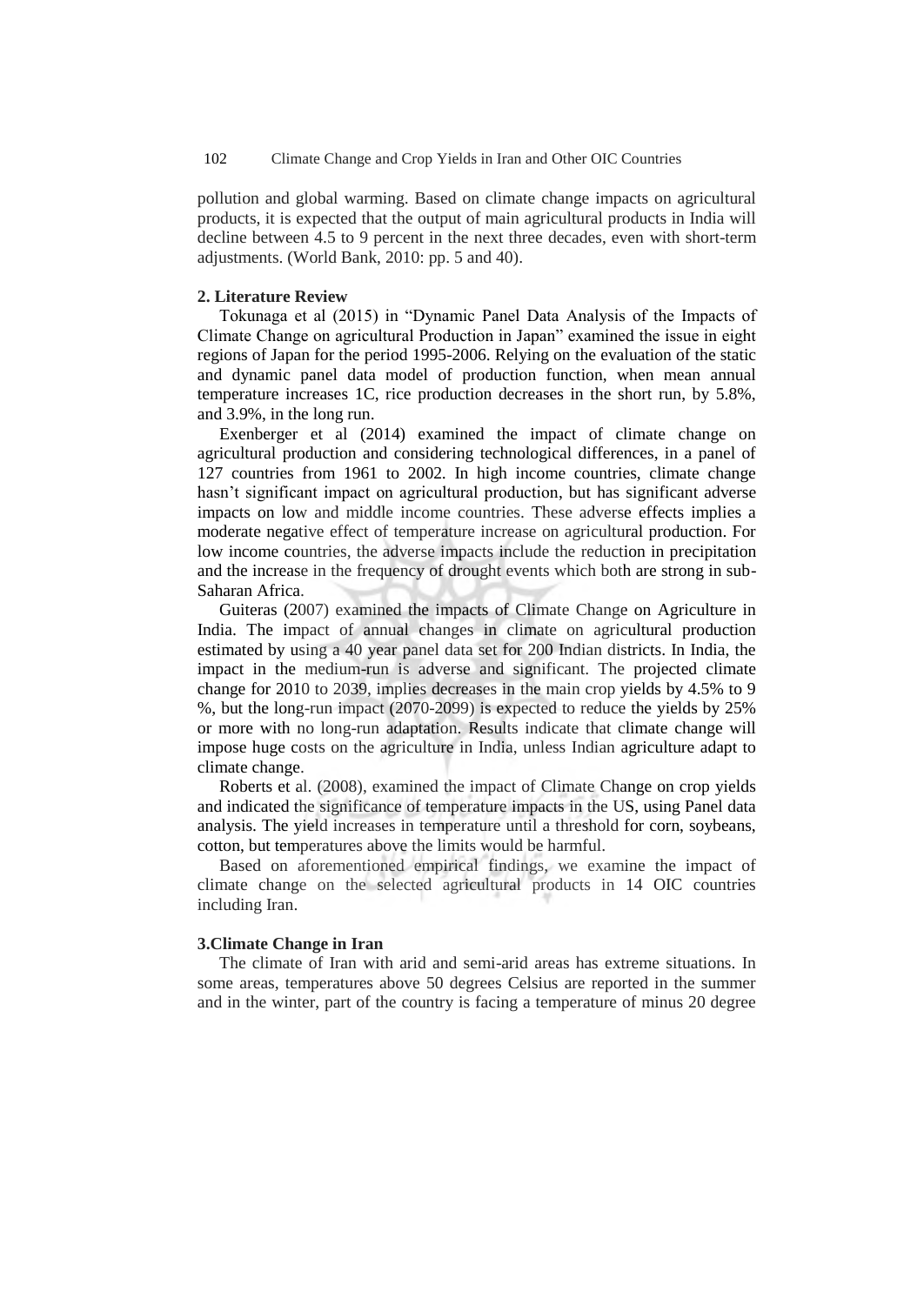Celsius or lower. The amount of rainfall in the country is based on its location and distribution with extreme states.

For example, rainfall in central deserts and southern regions is less than 50 mm, while in the Northern provinces and western highlands, it is about 1600 mm. Depending on the duration and distribution of rainfall, there is also an unfavorable situation, as most rainfall in arid and semi-arid areas is a storm that lasts for only few days. Weather coverage in Iran's regions is 35.5% very dry, 29.2% Dry, 20.1% Mediterranean and 10% Wet (Cold Mountain). The following diagram indicates temperature and precipitation dispersion over the years 1992 to 2015 in Iran.



**Figure 1: Iran Temperature Chart (1992-2015)** 



**Figure 2: Iran precipitation Chart (1992-2015)**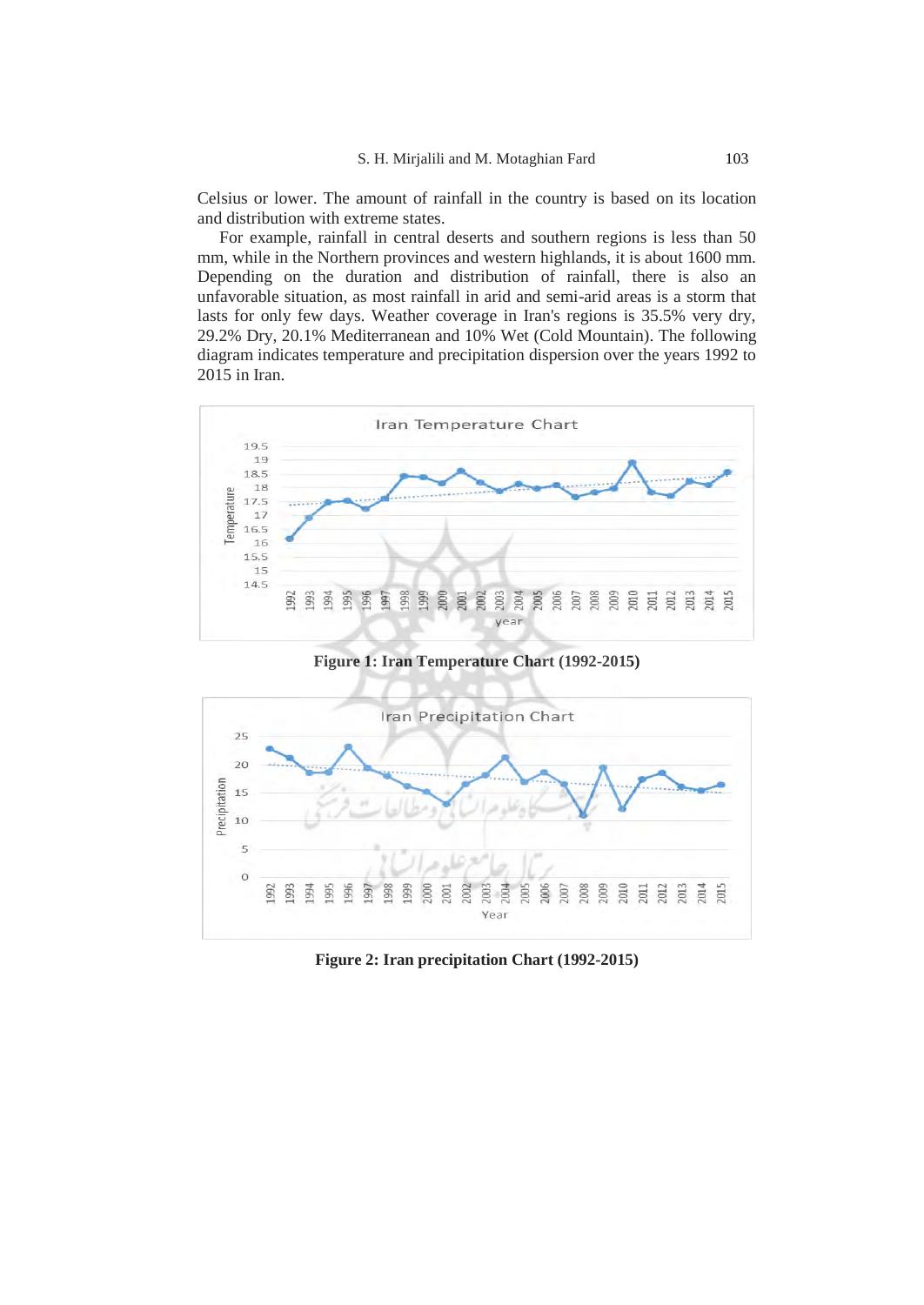Given the trend, the average temperature during these years has undergone an incremental increase, and the average rainfall is also decreasing. For a country which, even without climate change, is faced with rising temperatures and water shortages, due to its geographical circumstances, climate change will be a major challenge to economic growth, especially in the agricultural sector. In this study, to illustrate the effects of climate change on the yield of agricultural crop in Iran, dummy variables is used in the model.

#### **4. Methodology**

The relationship between temperature and economic activities has been quantified in two ways. The first approach emphasizes on development and growth and examines the relationship between the average temperature and the macro-economic variables in the countries. However, many argue that this may lead to spurious correlation of temperature with national features such as institutional quality.

The second approach emphasizes on micro-evidences to quantify the impact of climate change. Then summing up these evidences to realize the impact on national income. This approach has used Integrated Assessment Models (IAMs), which are widely used to model the interaction of climate and the economy. The basic challenge for this approach is its complication. (Dell et al., 2012: p. 2).

We examined the impact of climatic variables such as precipitation and temperature on agricultural yield of fruits , rice and corn in Algeria, Bangladesh, Benin, Indonesia, Iraq, Iran, Malaysia, Mauritania, Mozambique, Nigeria, Pakistan, Philippines, Senegal and Turkey, for the period 1992 to 2015, using logarithmic function. Then a 1 percent change in the explanatory variables will affect the yield on the product.

Data for temperature and precipitation extracted from the World Bank's historical climate data<sup>1</sup> for each country, and for the yield, it was extracted from FAO<sup>2</sup> data of selected products. In the end, for the data on the share of agricultural employment to total employment of countries, it also extracted from the World Bank data series.<br>5. Emnifical Peculia

#### **5. Empirical Results**

 $\overline{a}$ 

We first tested variables' stationary by using Im, Pearson and Shin (IPS) test. The IPS test is done based on the average unit root statistic (for each one separately). In this test, the null hypothesis is that individual time series contains a single root and the H1 hypothesis is that each time series is stationary (Mehregan and Ashrafzadeh, 2014: 131). Table 1 indicates the results of IPS test and all variables are stationary.

<sup>1</sup> http://sdwebx.worldbank.org/climateportal/index.cfm?page=downscaled\_data\_download&menu=historical 2 http://www.fao.org/faostat/en/#data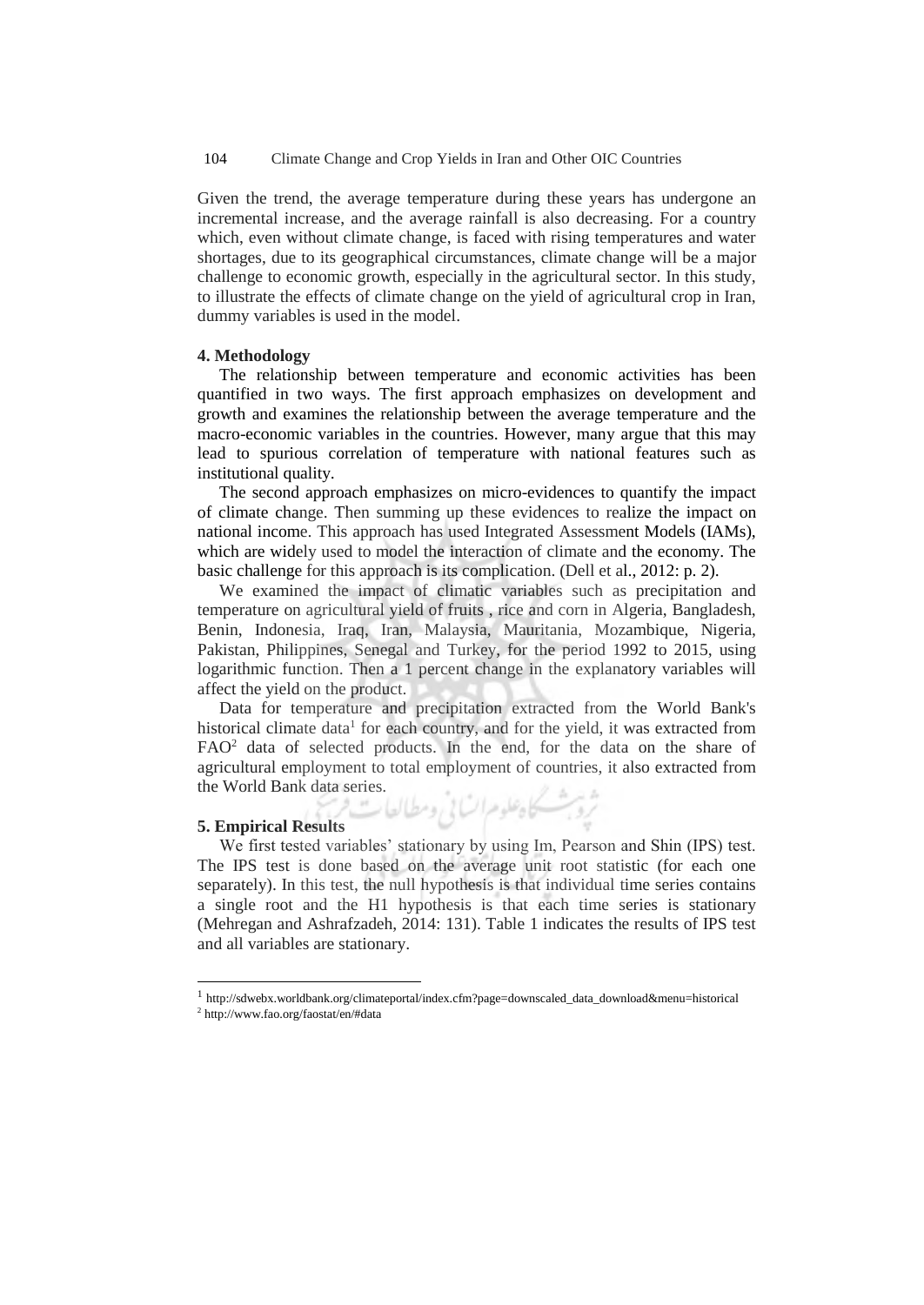| Variable                                      | Statistic | P-value | Result     |
|-----------------------------------------------|-----------|---------|------------|
| Agricultural Output Yield                     | $-6.1171$ | 0.0000  | stationary |
| Average Annual Temperature                    | $-7.4684$ | 0.0000  | stationary |
| Average Annual Precipitation                  | $-8.3367$ | 0.0000  | stationary |
| Agricultural Employment Over Total Employment | $-2.2787$ | 0.0113  | stationary |
| $A \cap D \cap 1 \cap 1$                      |           |         |            |

**Table 1, Stationary Test Results** 

**Source:** Research calculations

The F Limer test is conducted for choosing between panel data and Pooling data methods. In the F test, H0 hypothesis is the equalization of the intercept (the need to use pooling data) against the H1 hypothesis, non-equalization of intercept (the need to use panel data). (Mehregan and Daliri, 2010: pp. 159-160). Table 2 indicates the results of F Limer test results.

|--|

| Variable                      | Statistic | P-value | Result     |  |
|-------------------------------|-----------|---------|------------|--|
| F Limer Test                  | 61.67     | 0.0000  | Panel Data |  |
| Counsei Dessensh coloulations |           |         |            |  |

**Source:** Research calculations

Hausman's test is used to determine the estimation method in the panel data method. In this test, the null hypothesis is the random method and H1 hypothesis is the fixed effect method. Table 3 indicates Hausman test results.

| Table 3. Hausman Test Results |           |         |        |  |
|-------------------------------|-----------|---------|--------|--|
| Variable                      | Statistic | P-value | Result |  |

**Table 3, Hausman Test Results** 

| 'ariable                | 'austic | $-$ value | Result                      |
|-------------------------|---------|-----------|-----------------------------|
| <b>T</b> est<br>Hausman | .41     |           | <b>Random Effect Method</b> |
|                         |         |           |                             |

**Source:** Research calculations

In principle, collinearity means the existence of a complete or accurate linear relationship between all or some of the explanatory variables of the regression model. One way to identify co-linearity is through correlation coefficients. If for a regression equation, the correlation coefficient between explanatory variables is greater than the R2 value, then it is an intense co-linearity. (Souri, 2013: 239).

Based on Hausman's test, the null hypothesis for the choice of random method is not rejected. Therefore, using the Brousch-Pagan test, we choose between the Pooling data method and the random effects. In this test, the null hypothesis indicates the method of pooling and the H1 hypothesis describes the random effects. Given the result of table 4, the null hypothesis is rejected and the random effects method is selected.

| Variable                   | <b>Statistic</b> | P-Value | Results        |  |  |  |
|----------------------------|------------------|---------|----------------|--|--|--|
| Breusch and Pagan          | '753.82          | 0.0000  | Random Effects |  |  |  |
| Lagrangian Multiplier Test |                  |         | Method         |  |  |  |
|                            |                  |         |                |  |  |  |

**Source:** Research calculations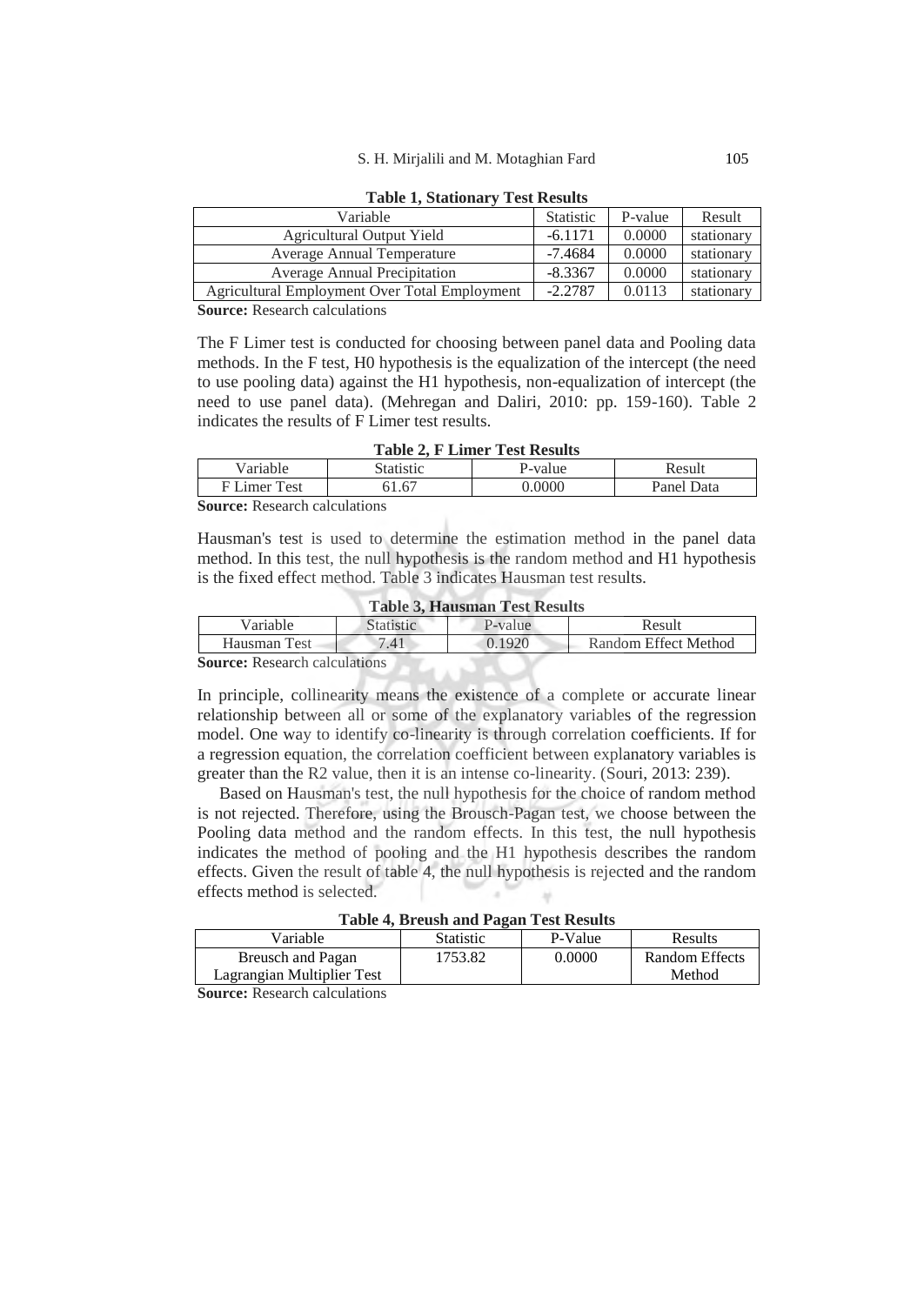106 Climate Change and Crop Yields in Iran and Other OIC Countries

√R2 calculated in the model is 0.66 and based on the following results we can ignore the collinearity between the explanatory variables.

| Variable | lnT       | lnP       | lnE |
|----------|-----------|-----------|-----|
| lnT      | $0000$ .  |           |     |
| lnP      | $-0.2051$ | 0000.1    |     |
| lnE      | $-0.1762$ | $-0.0361$ |     |
|          |           |           |     |

**Table 5, Collinearity Test Results** 

**Source:** Research calculations

The other way to identify collinearity is Variance Inflation factor (VIF), which indicates how variance is inflated. We know that when variance coefficients increase (inflate), there is collinearity. This quantity is derived from the following equation:

 $VIF = 1/1-R2$ 

If the value is equal to one, then it indicates lack of correlation. The general rule is that when VIF passes through 10, there are serious indications for complete collinearity. Table 5 indicates VIF test results.

|  |  |  | <b>Table 6, VIF Collinearity Test Results</b> |  |  |
|--|--|--|-----------------------------------------------|--|--|
|--|--|--|-----------------------------------------------|--|--|

- 14

V.

| ____<br>___________ |                                           |                               |                                          |  |
|---------------------|-------------------------------------------|-------------------------------|------------------------------------------|--|
|                     |                                           |                               | $\overline{\phantom{0}}$<br>1 an L<br>ш. |  |
| $-$<br>             | $\sim$<br>$\overline{1}$ . $\overline{2}$ | ∼<br>$\overline{\phantom{a}}$ | 1.10                                     |  |
| -<br>$\sim$         | .                                         |                               |                                          |  |

**Source:** Research calculations

Based on Hausman test results and the random effects method, LR test is used to test variance heterogeneity. This statistic has a  $\chi$ 2 distribution. The LR test results of the model implies the existence of variance heterogeneity (table 7).

### **Table 7, LR Test Results**

| Variable                             | <b>Statistic</b> | P-value | Result        |
|--------------------------------------|------------------|---------|---------------|
| Heterogeneity Test                   | 288.26           | 0.0000  | Variance      |
| of Random Effects                    |                  |         | Heterogeneity |
| <b>Source:</b> Research calculations |                  |         |               |
|                                      |                  |         |               |

To test the auto-correlation, we conducted the Wooldridge test. The null hypothesis in this test is lack of autocorrelation, which based on the statistic of the model, the null hypothesis has been rejected and have first order autocorrelation.

#### **Table 8, Wooldridge Test Results**

| Variable        | Statistic       | P-value | Result                 |  |
|-----------------|-----------------|---------|------------------------|--|
| Wooldridge Test | $30.61^{\circ}$ | 0.0001  | It has autocorrelation |  |
|                 |                 |         |                        |  |

**Source:** Research calculations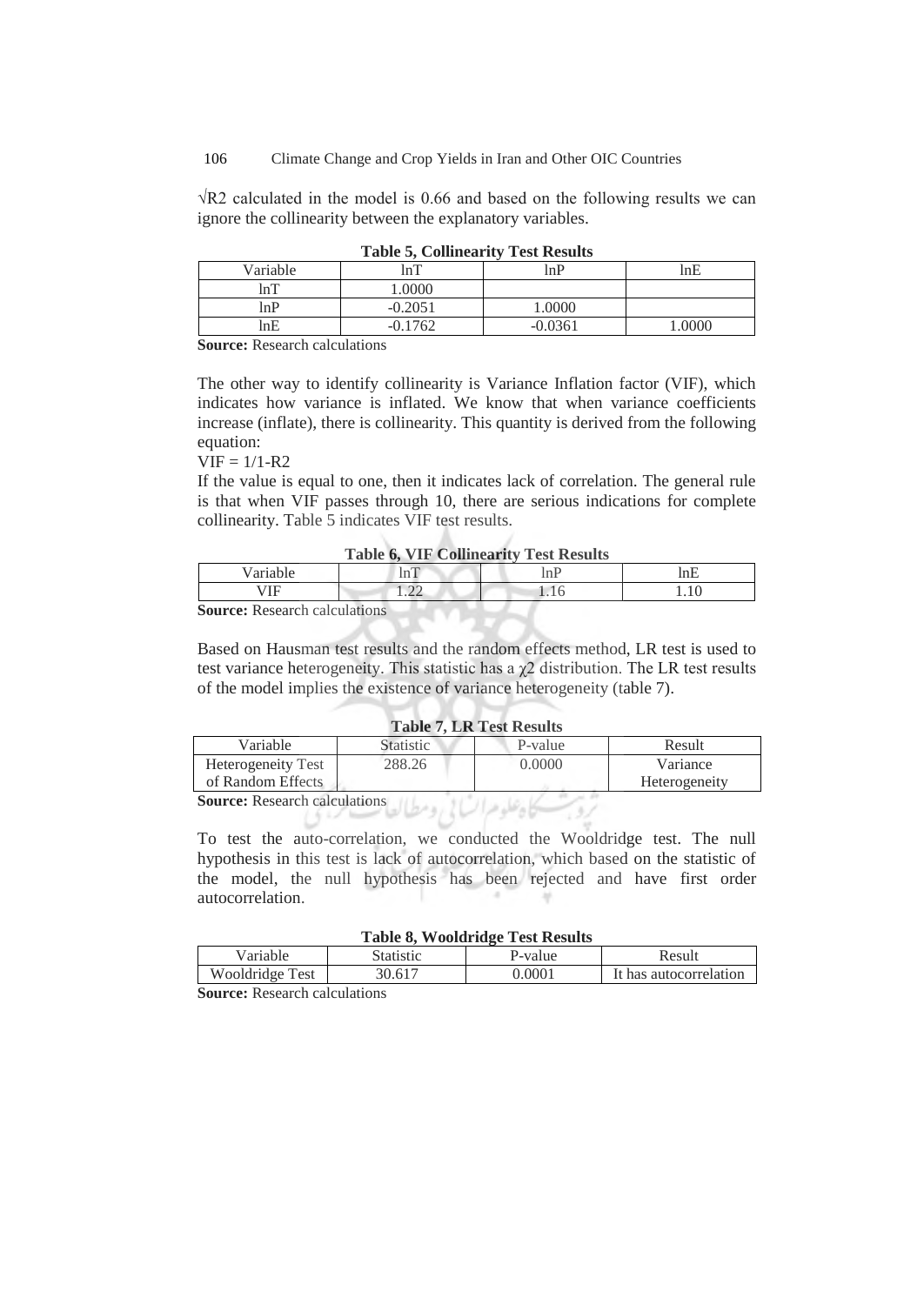#### **6. Model Estimation**

The ordinary least squares method does not use information that indicates the variability of the inequality of the independent variable, and attach importance to each observation, but the estimator known as the generalized least squares (GLS) consider these information (such as heterogeneity or autocorrelation), and thus able to be the best linear unbiased estimator (BLUE). The method of transforming the main variables in such a way that convert variables, satisfy the assumptions of classic model and then apply the OLS method, known as the Generalized Least Squares (GLS) method. In short, GLS is the same as OLS for converted variables that satisfy OLS standard assumptions; therefore, estimators are known as GLS estimator that are BLUE (Gujarati, 1999: p. 473 and 524).

The estimated model is as follows:

 $lnCropYield = \alpha_1 \alpha \alpha_2 D_i + \beta_1 lnT_{it} + \beta_2 D lnT_{it} + \beta_3 lnP_{it} + \beta_4 D lnP_{it} + \beta_5 lnE_{it} +$  $\beta_6$ **DlnE**<sub>it</sub> + **u**<sub>it</sub>

In which: **T**<sub>it</sub>**:** Average Temperature **DT**<sub>it</sub>**:** Dummy of Average Temperature **P**<sub>it</sub>**:** Average Precipitation **DP**<sub>it</sub>**:** Dummy of Average Precipitation **Eit:** Share of Employment in Agriculture **DEit:** Dummy of Share of Employment in Agriculture

Based on the tests and the discovery of variance heterogeneity and auto correlation in the variables of the model, the GLS estimator is BLUE with minimum variance. Therefore, the model is estimated using GLS method considering variance heterogeneity and auto-correlation (Table 7). It is worth recalling that all variables estimated are logarithmic.

|                                                   |              |             | $\sim$                |             |              |
|---------------------------------------------------|--------------|-------------|-----------------------|-------------|--------------|
| <b>Explanatory Variable</b>                       | Abbreviation | Coefficient | <b>Standard Error</b> | Probability | Z Statistics |
| <b>Average Temperature</b>                        | lnT          | $-0.55292$  | $-0.08691$            | 0.0000      | $-6.36$      |
| Dummy of Average<br>Temperature                   | DlnT         | 0.69922     | 0.50045               | 0.162       | 1.40         |
| <b>Average Precipitation</b>                      | lnP          | 0.03629     | 0.01670               | 0.030       | 2.17         |
| Dummy of Average<br>Precipitation                 | DlnP         | $-0.06003$  | 0.06412               | 0.349       | $-0.94$      |
| Share of Employment<br>in Agriculture             | lnE          | $-0.24507$  | 0.03677               | 0.0000      | $-6.66$      |
| Dummy of Share of<br>Employment in<br>Agriculture | DlnE         | 0.06073     | 0.24465               | 0.804       | 0.25         |
| Intercept                                         | cons         | 14.11322    | 0.29041               | 0.0000      | 48.60        |
| Dummy variable                                    | D            | $-2.22444$  | 1.75920               | 0.206       | $-1.26$      |
| Number of Groups                                  | 14           |             |                       |             |              |
| Number of<br><b>Observations</b>                  | 336          |             |                       |             |              |

**"Table 9, Model Estimation Using GLS"**

**Source:** Research calculations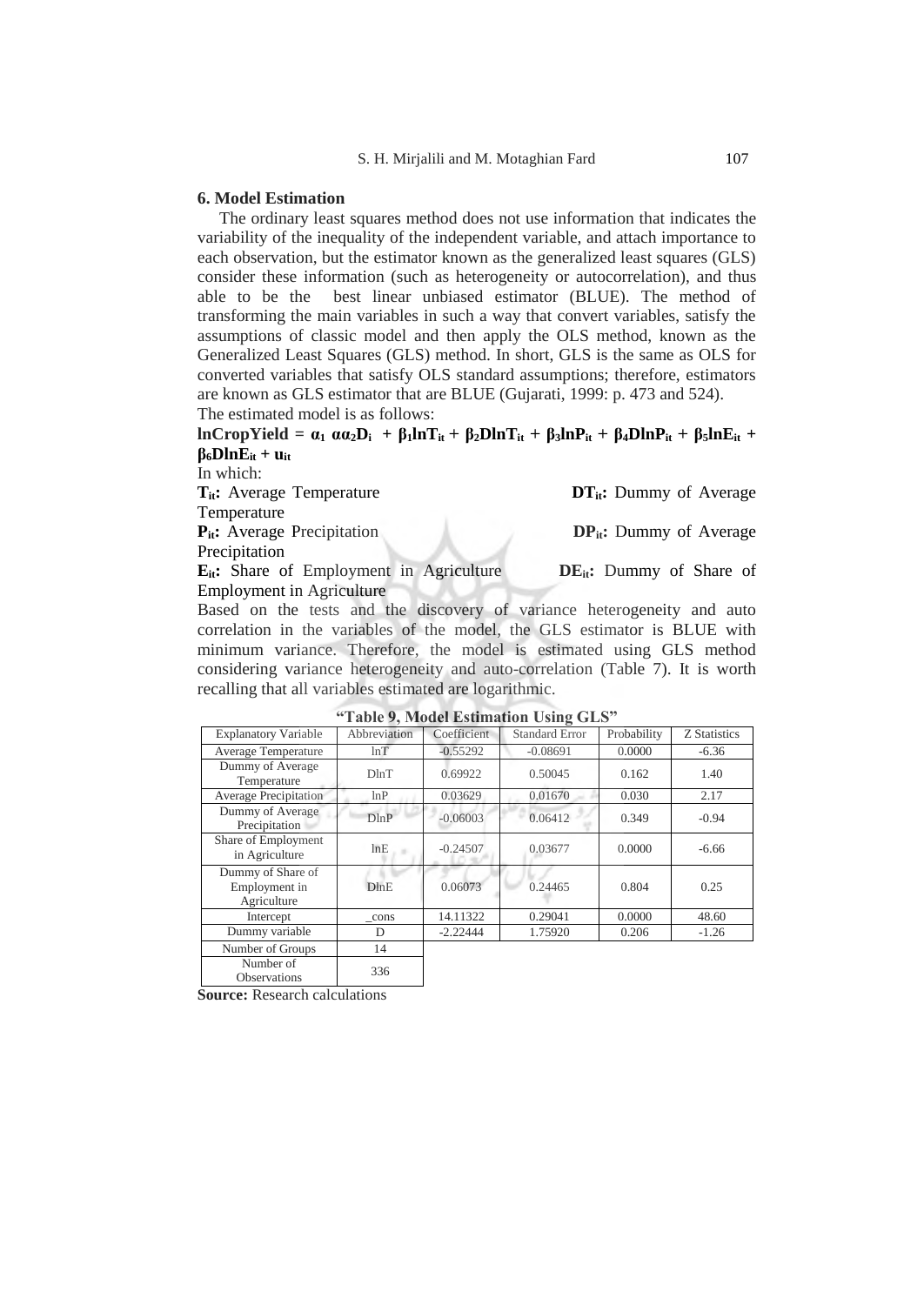#### 108 Climate Change and Crop Yields in Iran and Other OIC Countries

The impact of temperature coefficient on the yield of the product is negative and significant. Therefore, one-percent increase in temperature would reduce the yield of fruit, rice and corn in the selected countries by 0.55 percent. The precipitation coefficient is positive and significant. One percent increase in the precipitation, the yield increases by 0.036 percent. The final explanatory variable is the share of employment in the agricultural sector, which has a negative and significant coefficient. One percent increase in agricultural employment will reduce the yield by 0.24 percent.

Using dummy variables, the effect of climate change on Iran's agricultural crop yield is also estimated. The coefficients of dummy variables for Iran are not significantly different from the other countries. Therefore, the effect of the climate change on agricultural product of Iran is similar to that of other OIC countries.

### **7. Conclusion**

We examined the impact of climate variables namely temperature and precipitation on the yield of fruits, rice and corn in 14 selected OIC countries (Algeria, Bangladesh, Benin, Indonesia, Iraq, Iran, Malaysia, Mauritania, Mozambique, Nigeria, Pakistan, Philippines, Senegal and Turkey) for 24 years (1992 to 2015). As expected, rising temperatures would reduce the returns on these products, and countries will face serious problems with global warming and more increased temperature in the future. Another impact of the climate variable, namely, precipitation on the yield of the product, as expected, is positive. Reducing precipitation as a result of climate change will reduce agricultural products especially since most of these countries are in semi-arid and arid regions, and even without climate change, water shortage in some of these countries is as serious as in Iran.

Another variable, the share of employment in the agricultural sector over the total employment, has a negative and significant effect. It can be argued that due to the limitations of agricultural lands, increasing employment will reduce productivity. On the other hand, with the economic growth, the number of workers in the industrial sector will increase and workers in the agricultural sector will decline.

The use of traditional carbon technologies will further emit more greenhouse gases, thus accelerating global warming and climate change. For the governments to tackle this phenomenon is to adapt and mitigate its impacts. Developing countries need to evolve in agricultural production, energy, transportation, and urban systems.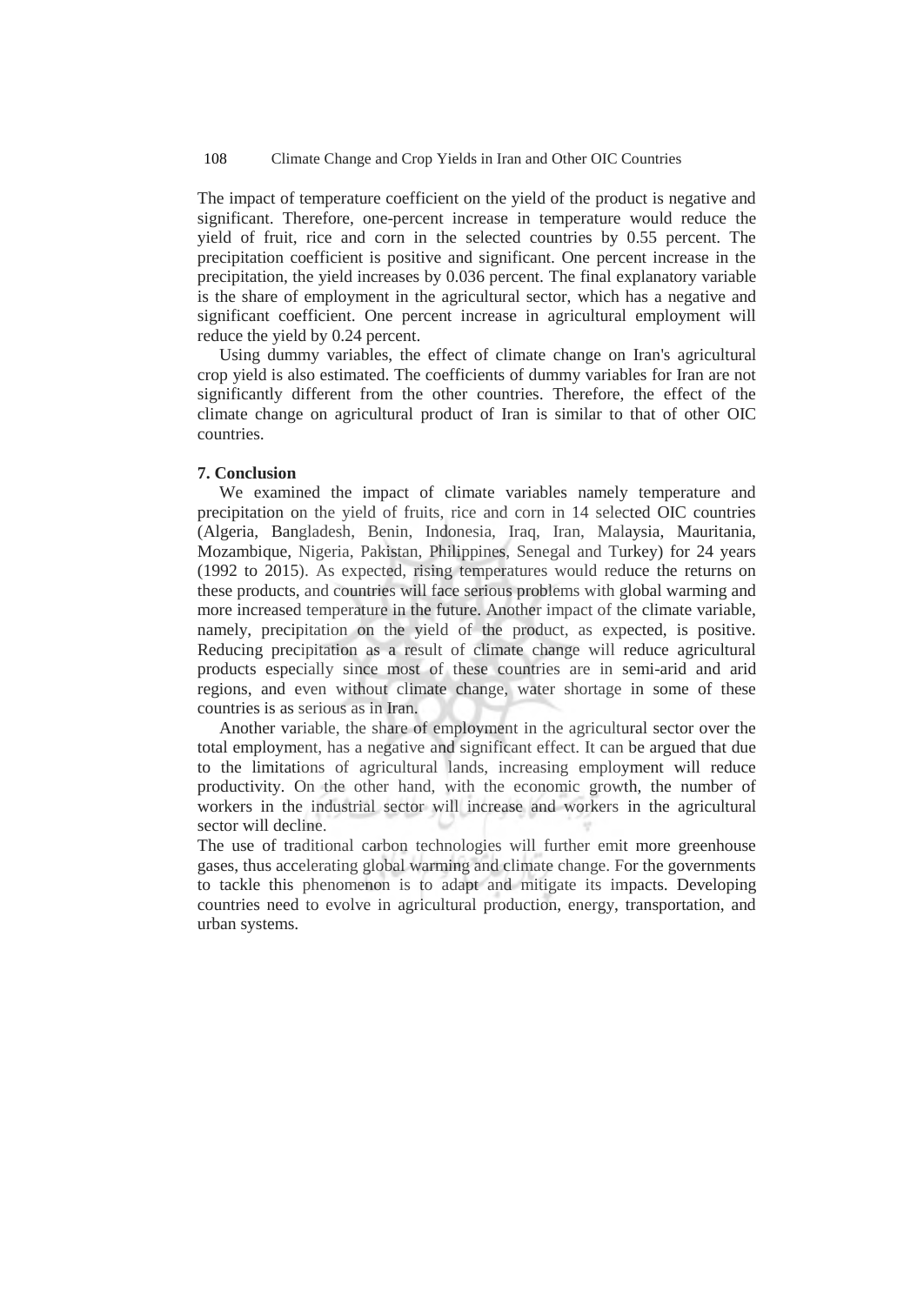### **Refrences**

1. Acevado, S. ; Mrkaic, M. ; Novta, N. ; Pugacheva, E. and Topalova, P. (2018). The Effects of Weather Shocks on Economic Activity: What Are the Channels of Impact?. IMF Working Paper. WP/18/144s.

2. Azimi, H. (1992). Orbits of Underdevelopment in Economy of Iran. Tehran. Nashreney.

3. Dell, M.; Benjamin, F.J and Benjamin, A.O. (2009). Temperature and Income: Reconociling New Cross-Sectional and Panel Estimates. American Economic Review: Papers & Preceedings 2009. 99(2). 198-204.

4. Dell, M.; Benjamin, F.J and Benjamin, A.O. (2012). Temperature Shocks and Economic Growth: Evidence from the Last Half Century. American Economic Journal: Macroeconomics 2012. 4(3). 66-95.

5. Department of Environment, Islamic Republic of Iran. (2015). Iran Environmental Condition Report, 2004-2013.

6. Exenberger, A.; Pondorfer, A. and Wolters, M.H. (2014). Estimating the Impact of Climate Change on Agricultural Production: Accounting for Technology Heterogeneity across Countries. Germany. Kiel Institute for the World Economy. No.1920.

7. Fankhauser, Samule and Stern, Nicholas. 2016. "Climate Change, Development, Poverty and Economics". Centre for Climate Change Economics and Policy. No.284. 8. Guiteras, R. (2007). The Impact of Climate Change on Indian Agriculture.

Department of Economics, MIT. 9. Gujarati, D.N. (1995). Basic Econometrics (4<sup>th</sup> edition). The McGraw-Hill Companies.

10.Mehregan, N. and Ashrafzadeh, H.R. (2014). Advanced Panel Data Econometrics. Tehran. Noor Elm.

11.Mehregan, N. and Daliri, H. (2010). STATA Usage in Statistics and Econometrics. Tehran. Noor Elm.

12.Seid Nuru, A. (2012). Climate Change and Economic Growth in a Rain-fed Economy: How Much Does Rainfall Variability Cost Ethiopia? . Ethiopia. Ethiopian Economics Association.

13.Roberts, M and Schlenker, W. (2008). Estimating the Impact of Climate Change on Crop Yields: The Importance of Nonlinear Temperature Effects. National Bureau of Economic Research. Working Paper 13799.

14.Souri, A. (2013). Econometrics. Tehran. Farhang Shenasi

15.Stern, Nicolas. 2006. "The Economics of Climate Change: The Stern Review". Cambridge, UK: Cambridge University Press.

16.Tokunaga, Suminori; Okiyama, Mitsuru and Ikegawa, Maria. (2015). Dynamic Panel Data Analysis of the Impacts of Climate Change on Agricultural in Japan. JARQ 49(2), 149-157.

17.The World Bank. (2010). World Development Report: Development and Climate Change. Washington, D.C. The World Bank.